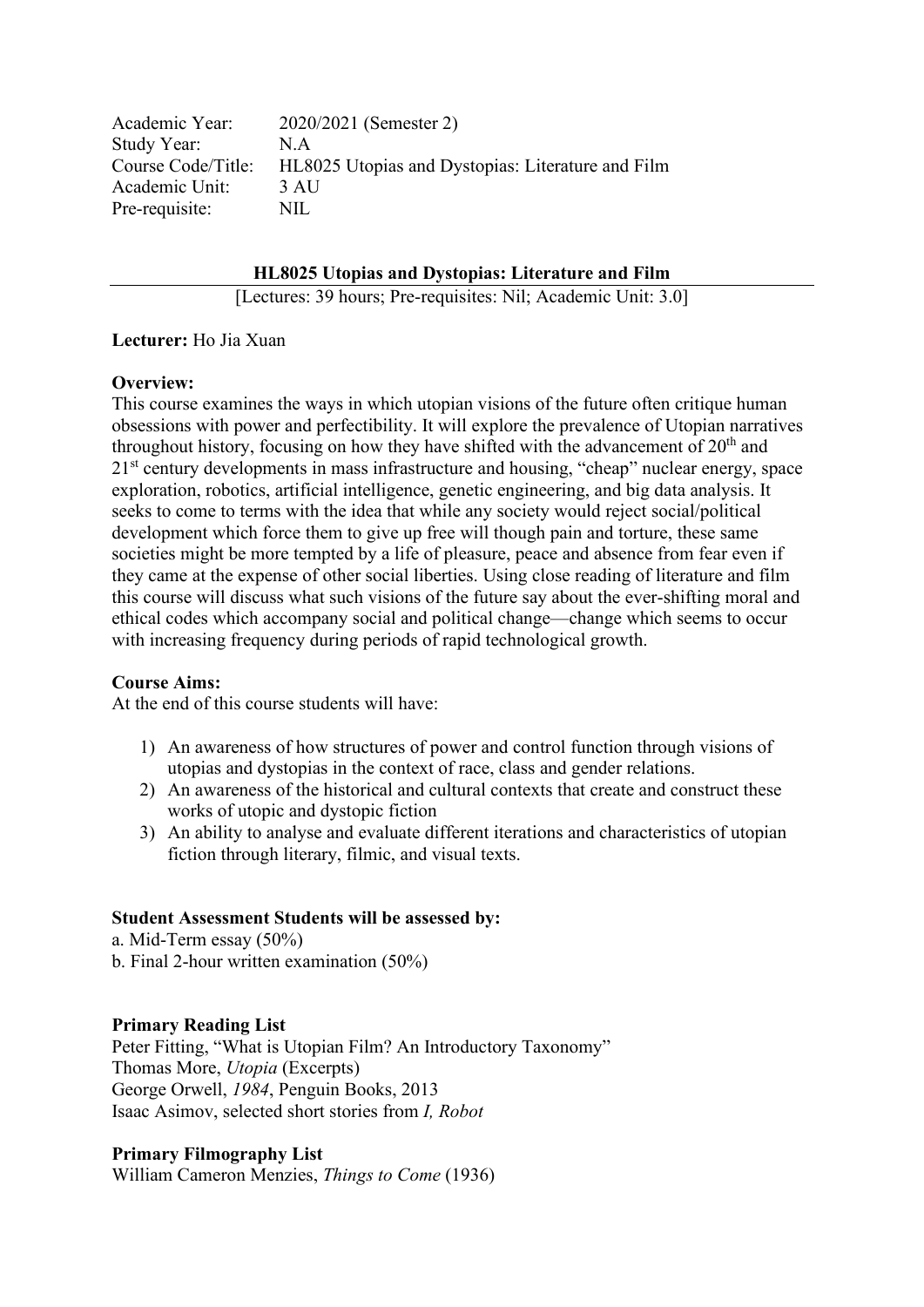Spike Jones, *Her* (2013) Lana Wachowski, Lilly Wachowski, *Matrix* (1999) Gary Ross, *Pleasantville* (1998) James McTeigue, *V for Vendetta* (2005) James Cameron, *Avatar* (2013) Ridley Scott, *Blade Runner* (1982) Peter Weir, *The Truman Show* (1998)

## **Secondary Reading List**

Barbara Goodwin, Keith Taylor, *The Politics of Utopia: A Study in Theory and Practice* Marinela Freitas, *Utopia Matters: Theory, Politics, Literature, and the Arts*

| Week           | Topic                                | Lecture                                                  |  |
|----------------|--------------------------------------|----------------------------------------------------------|--|
| 1              | <b>Introduction: Conceptualising</b> | Reading(s)                                               |  |
|                | Utopia/Dystopia                      | Sir Thomas More, Excepts from Utopia                     |  |
|                |                                      | Peter Fitting, "What is utopian film? An                 |  |
|                |                                      | Introductory Taxonomy"                                   |  |
|                |                                      | Film(s): William Cameron Menzies,                        |  |
|                |                                      | Things to Come (1936)                                    |  |
|                |                                      |                                                          |  |
| $\overline{2}$ | An Imperfect World of the Future     | Reading(s):<br>Isaac Asimov, selected short stories from |  |
|                |                                      | I, Robot                                                 |  |
|                |                                      |                                                          |  |
|                |                                      |                                                          |  |
| $\overline{3}$ | The (Im)possibilities of Utopias     | Film(s):                                                 |  |
|                | through Technologies                 | Ridley Scott, Blade Runner (1982)                        |  |
|                |                                      |                                                          |  |
|                |                                      |                                                          |  |
| $\overline{4}$ | Playing with Time: Causality and     | Film(s):                                                 |  |
|                | <b>Dystopic Realities</b>            | Robert Zemeckis, Back to the Future Part                 |  |
|                |                                      | II(1989)                                                 |  |
|                | <b>Essay Questions</b>               |                                                          |  |
| 5              | A Time for Utopia                    | Film(s):                                                 |  |
|                |                                      | The Wachowskis, <i>Matrix</i> (1999)                     |  |
|                |                                      |                                                          |  |
| 6              | <b>Totalitarian Dystopia</b>         | Novel:                                                   |  |
|                |                                      | George Orwell, 1984                                      |  |
|                |                                      |                                                          |  |
| $\tau$         | For the Greater Good: Surveillance   | Film(s):                                                 |  |
|                | in Society                           | Gary Ross, Pleasantville (1998)                          |  |
|                |                                      |                                                          |  |
|                | <b>RECESS WEEK</b>                   |                                                          |  |
|                |                                      |                                                          |  |
| 8              | <b>Illusions of Utopia</b>           | Film(s):                                                 |  |
|                |                                      | Peter Weir, The Truman Show (1998)                       |  |
|                |                                      |                                                          |  |